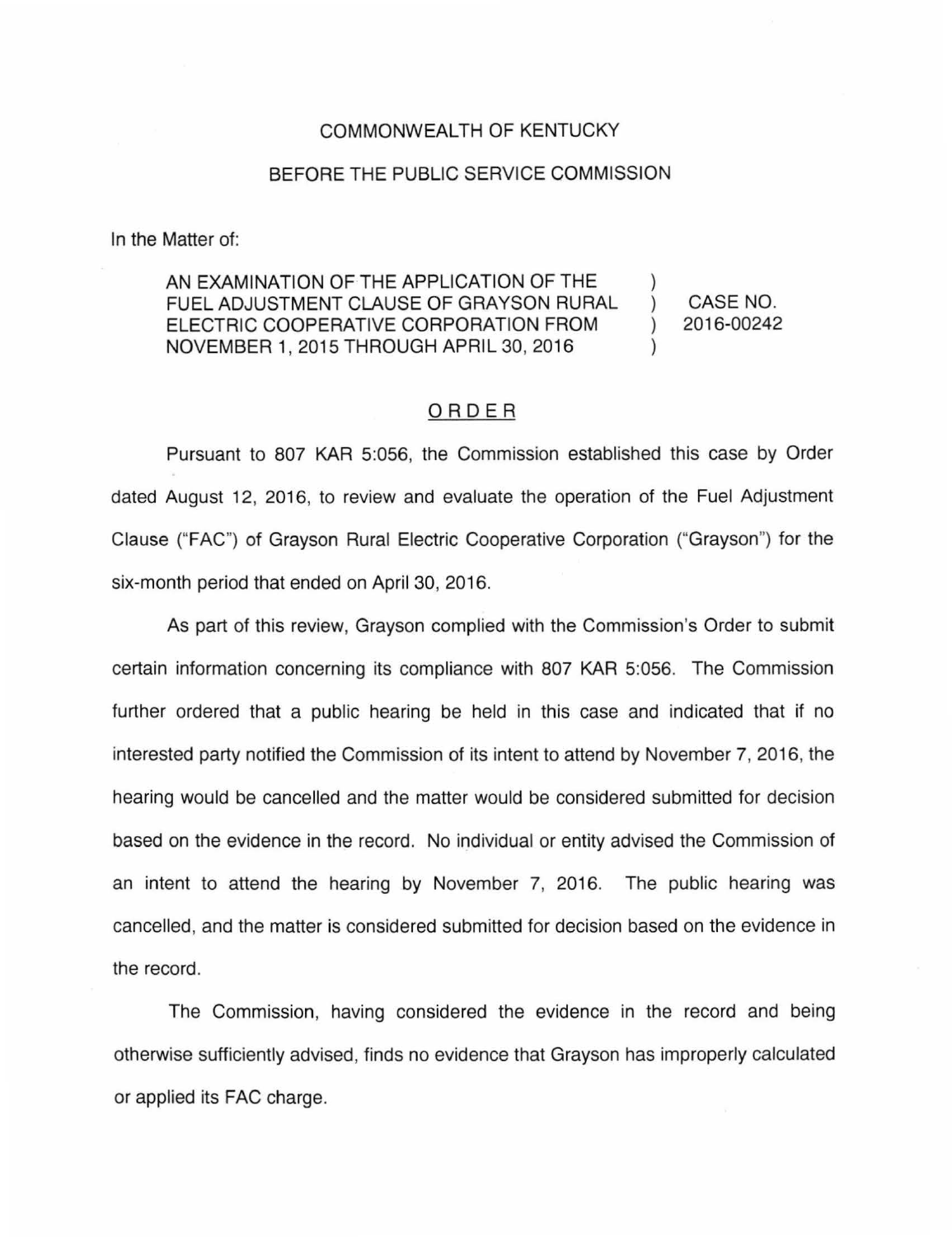IT IS THEREFORE ORDERED that the charges and credits applied by Grayson through the FAC for the period November 1, 2015, through April 30, 2016, are approved.

By the Commission



ATTEST:

Executive Director Mathems

Case No. 2016-00242